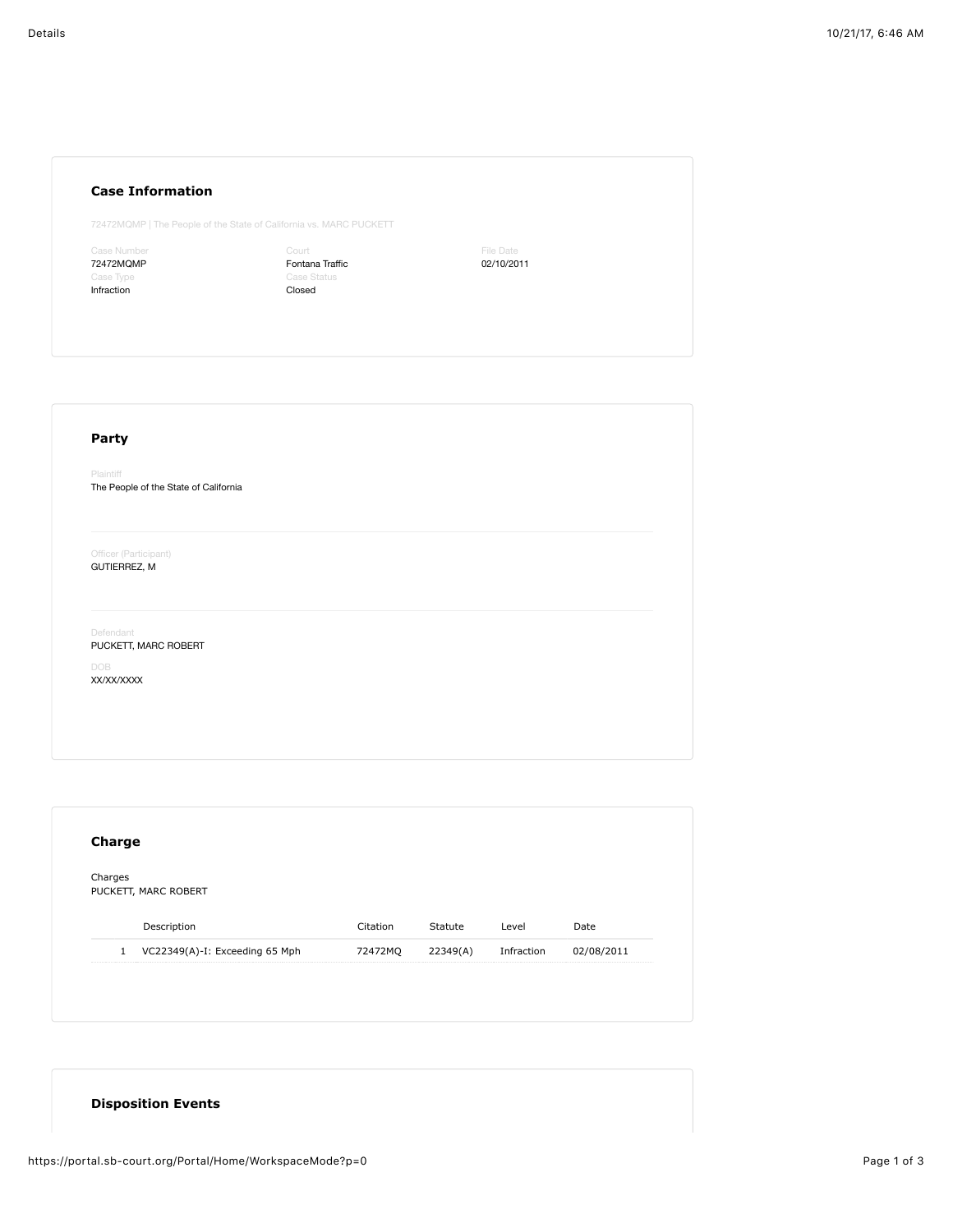| Judicial Officer |                                |           |
|------------------|--------------------------------|-----------|
| Pro Tem, Judge   |                                |           |
| Defendant        | PUCKETT, MARC ROBERT           |           |
| 1                | VC22349(A)-I: Exceeding 65 Mph | Dismissed |

| 02/10/2011 New Filed Case                                                                                                 |
|---------------------------------------------------------------------------------------------------------------------------|
| 03/09/2011 Conversion event •                                                                                             |
| Comment<br>AUTOCHECK PAYMENT RECEIVED                                                                                     |
| 03/09/2011 Conversion event                                                                                               |
| Comment<br>AUTOCHECK - DEFENDANT SIGNED UP FOR TRAFFIC SCHOOL ON COUNTS 1.                                                |
| 03/09/2011 Conversion event                                                                                               |
| Comment<br>FINE PAYMENT OF 424.00 RECEIVED                                                                                |
| 03/10/2011 Referred to Traffic School (via Court) ▼                                                                       |
| Comment<br>TRAFFIC SCHOOL INFORMATION MAILED TO DEFENDANT                                                                 |
| 06/08/2011 Conversion event                                                                                               |
| Comment<br>COPY OF CERTIFICATE RETURNED TO DEFT; UNABLE TO DISMISS CASE-COURT MUST RECIEVE ORIGINAL<br><b>CERTIFICATE</b> |
| 06/08/2011 Traffic School Completion Extension •                                                                          |
| Comment<br>TRAFFIC SCHOOL COMPLETION DATE EXTENDED 30 DAYS                                                                |

| <b>Financial</b>                  |          |
|-----------------------------------|----------|
| PUCKETT, MARC ROBERT              |          |
| <b>Total Financial Assessment</b> | \$424.00 |
| <b>Total Payments and Credits</b> | \$424.00 |